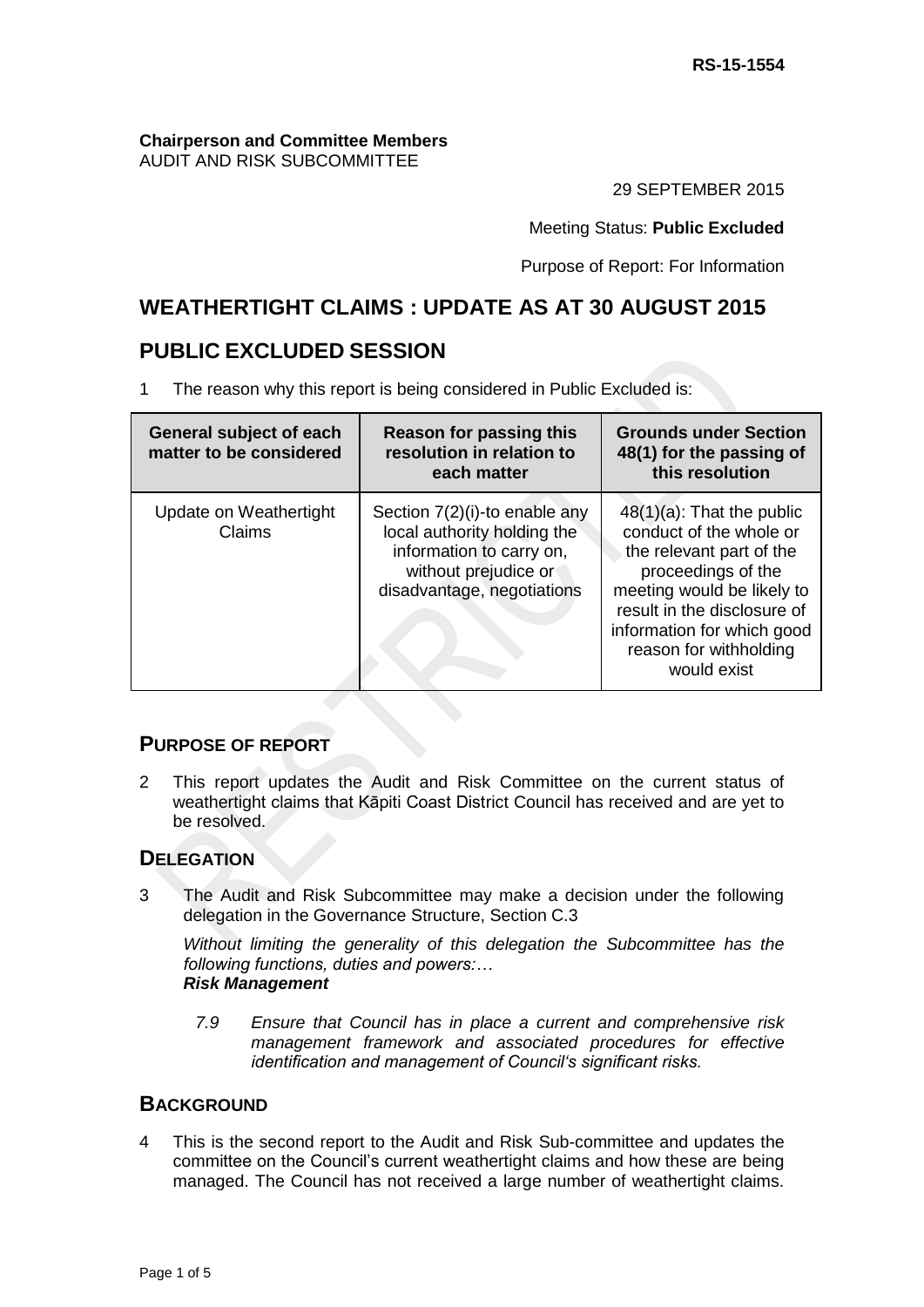The claims it has had are predominantly for single-residential homes built in the last 10-15 years. It currently has 10 properties with outstanding claims, six of which have signed up to the Financial Assistance Package (FAP). We also have one claim under the FAP process for a building that was originally issued and signed off by a building certifier. Details of the claims are outlined in Appendix One.

#### Options available to owners of leaky homes

- 5 The three main routes to compensation taken by owners of leaky homes are dispute resolution through the Weathertight Homes Tribunal (WHT), the Financial Assistance Package (FAP) and claims through the higher courts. Other available options include private negotiation, mediation or arbitration, or the Disputes Tribunal (if the claim is for an amount less than \$15,000 or less than \$20,000 if everyone involved agrees to participate).
- 6 Currently 60% of claims are being managed using the Financial Assistance Package. The exception is one recent claimant choosing to make a claim directly to Council and proposing legal action to resolve the issue. We are currently working through the issues in regard to this situation and hope that formal legal action may not be necessary.
- 7 The FAP is a partnership between the government and councils. It is focused on repairing homes on a 'no blame' basis. The government and council each pay 25 per cent of the repair cost and the homeowner pays the remaining 50 per cent.

### **CONSIDERATIONS**

#### Residential Properties

- 8 Council's overall liability through the FAP scheme is uncertain until a settlement is reached on the size of the repair claim between the Ministry of Business, Innovation and Employment and the property owner. However, Council's contribution is fixed at 25% and all of this goes towards funding repairs, as opposed to litigation or other administrative costs.
- 9 Weathertight claims are currently managed by the Building Control Manager. After taking legal advice the Manager is given the appropriate financial delegation, on a case by case basis, in order to negotiate a settlement.

#### Commercial Properties

10 As mentioned in the paper to this committee in June 2014(CS -14-1107), there has been a Supreme Court decision that has changed the previous case law regarding Council's duty of care to commercial property owners. To date Kapiti Coast District Council has not received any claims from commercial property owners.

#### Legal Considerations

11 The management of weathertight claims is undertaken with appropriate legal advice from our legal advisors.